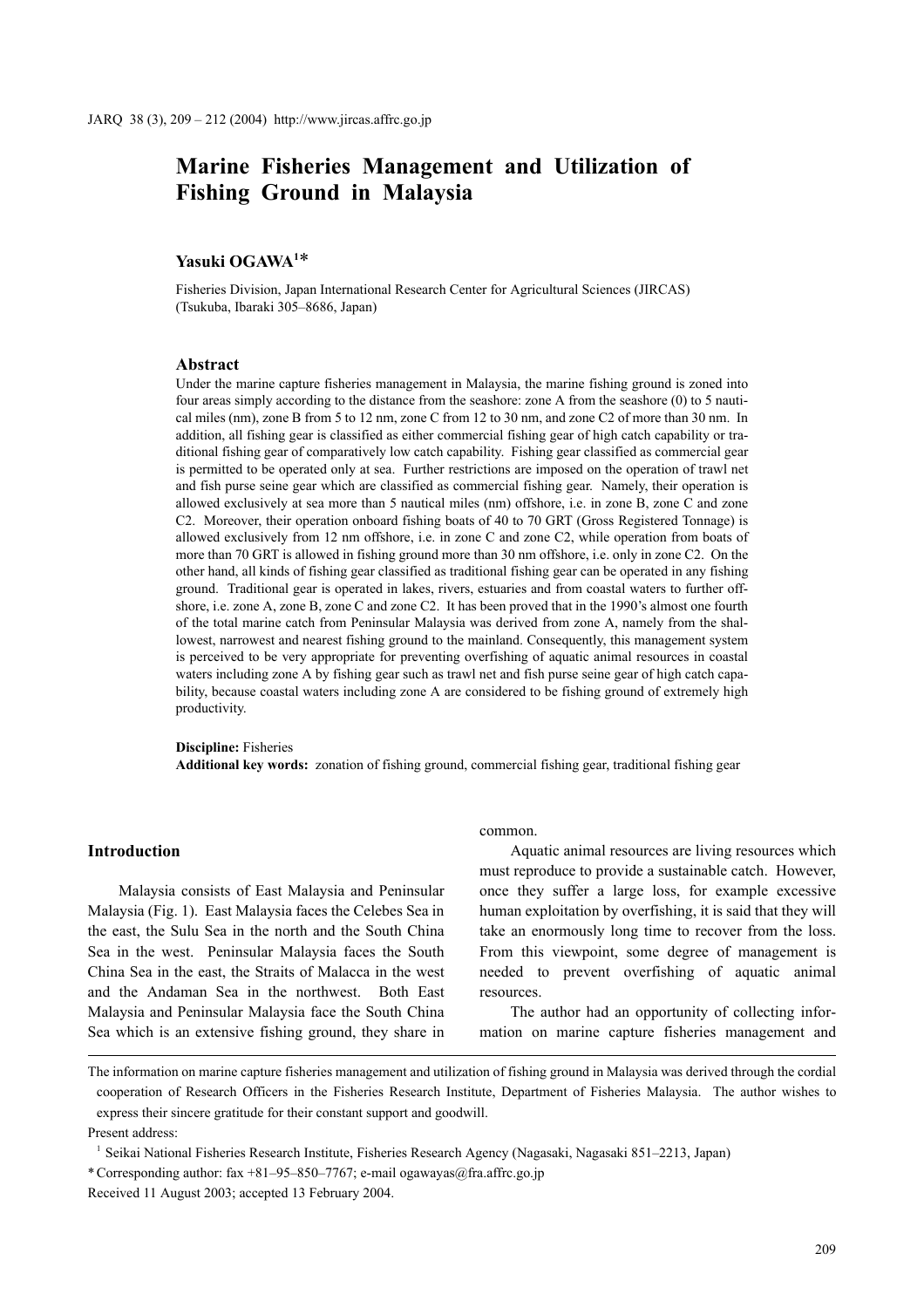

**Fig. 1. Map of Malaysia showing adjacent seas**

actual utilization conditions of fishing ground in Malaysia. The present paper is a concise report describing them. The marine catches from Peninsular Malaysia under the management system are also described briefly.

# **Materials and methods**

The information on marine capture fisheries management and utilization of fishing ground in Malaysia was derived from the Research Officers in the Fisheries Research Institute, Department of Fisheries Malaysia. The data on marine catches from Peninsular Malaysia was collected from the Annual Fisheries Statistics (1970–  $1999$ <sup>1</sup>.

## **Results**

#### **1. Marine capture fisheries management**

The marine capture fisheries management in Malaysia has two unique points. One is that the marine fishing ground is zoned into four areas simply according to the distance from seashore, namely zone A from seashore (0) to 5 nautical miles (nm), zone B from 5 to 12 nm, zone C from 12 to 30 nm, and zone C2 of more than 30 nm (Fig.

2).

The other unique point is that every kind of fishing gear is classified as either commercial fishing gear or traditional fishing gear, according to the catch capability. Four kinds of fishing gear of high catch capability, such as trawl net, fish purse seine, anchovy purse seine and other seine gear form the group of commercial fishing gear, while another 11 kinds of fishing gear of comparatively low catch capability, such as push net, bag net, gill net, fish trap, longline, etc. form the group of traditional fishing gear.

#### **2. Fishing ground utilization management**

All kinds of fishing gear classified as commercial fishing gear are permitted to be operated only at sea (Fig. 2). In addition, the marine capture fisheries management imposes further restrictions on the operation of only two kinds of commercial fishing gear, i.e. trawl net and fish purse seine gear. Namely, the operation of trawl net and fish purse seine gear is allowed exclusively at sea more than 5 nautical miles (nm) offshore, i.e. in zone B, zone C and zone C2. Moreover, their operation onboard fishing boats of 40 to 70 GRT (Gross Registered Tonnage) is allowed exclusively from 12 nm offshore, i.e. in zone C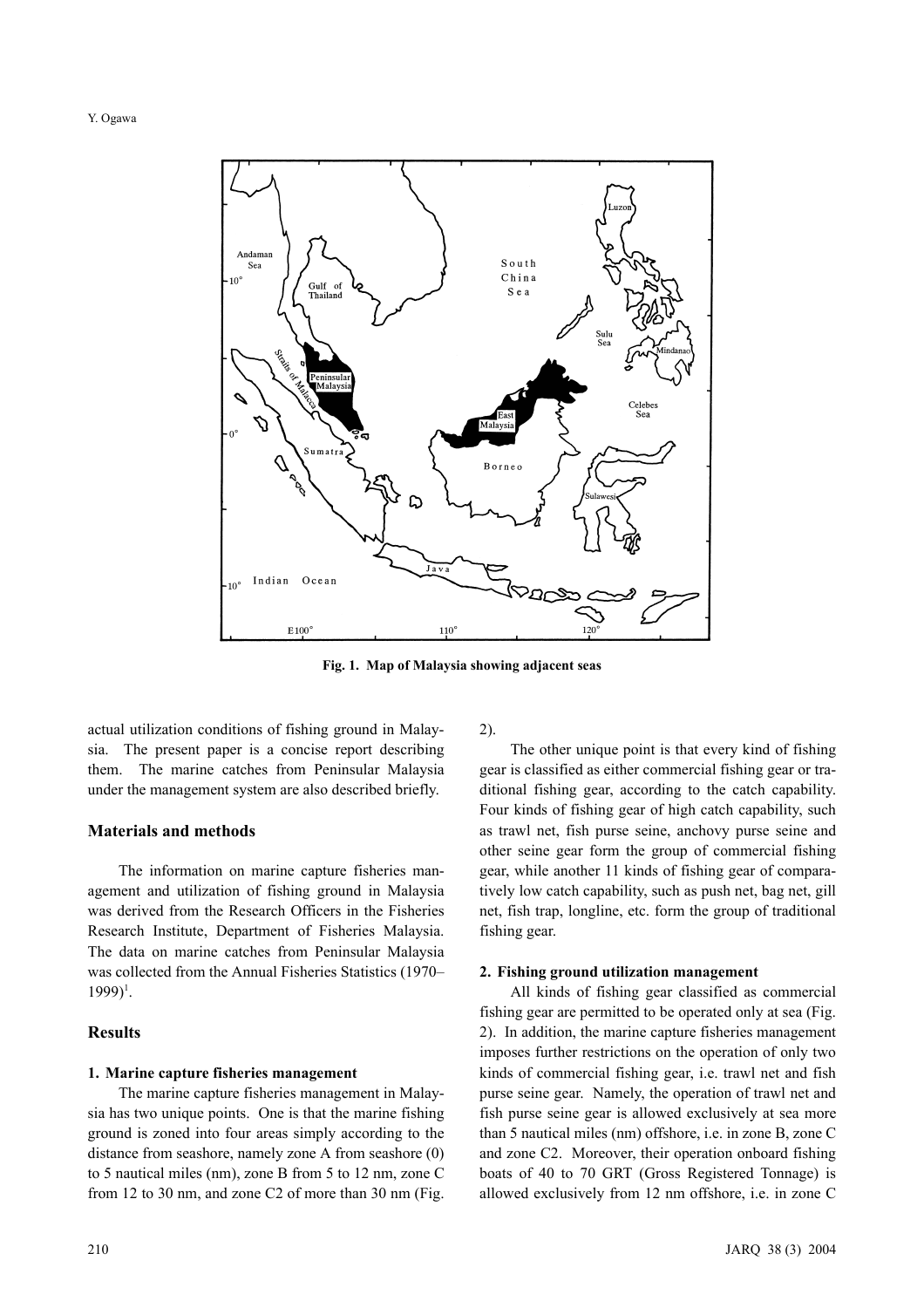

#### **Fig. 2. Schematic view of fishing gear being operated and utilization of fishing ground in Malaysia**

nm: nautical mile (1 nm = 1,852 m).  $\Box$ : commercial fishin gear.

 $\exists$ : traditional fishing gear. GRT: Gross Registered Tonnage of the fishing boat. \*: Perak State only.

and zone C2, while that of more than 70 GRT is allowed further offshore at sea more than 30 nm offshore, i.e. only in zone C2.

In spite of that, anchovy purse seine gear and other seine gear also classified as commercial fishing gear have no restrictions imposed on their operation at sea as well there are no restrictions on the operation of all kinds of traditional fishing gear. This is because anchovy purse seine gear is usually operated in coastal waters around islands and coral reefs, which correspond mostly to zone A. Other seine gear is normally judged to be low in catch capability, since they are operated in coastal waters with not only small-scaled nets but also with small-sized fishing boats of less than 10 GRT.

On the other hand, all kinds of traditional fishing gear can be operated in any fishing ground such as lakes, rivers including mangrove brackish waters, estuaries and from coastal waters to offshore seas, i.e. zone A, zone B, zone C and zone C2. However, as shown in Fig. 2, it is known that their fishing grounds at sea are apt to be mainly in coastal waters, i.e. in zone A, since their operation is usually conducted by small fishing boats of up to 15 GRT at most.

# **3. Marine catches from Peninsular Malaysia under this management system**

Total annual marine catches from Peninsular Malaysia increased almost consistently for 30 years, growing 3.1 times from 293,000 tons in 1970 to 903,000 tons in 1999 (Fig. 3). This increase is perceived to be due to an increase of the catches by commercial fishing gear, in particular due to mainly an increase of the catches by trawl net gear at least from the year 1986 onwards. The average percentage of catches by trawl net gear from the year 1980 to 1985 was no more than 38%, but it grew largely up to 60% in the 1990s followed by 17% for fish